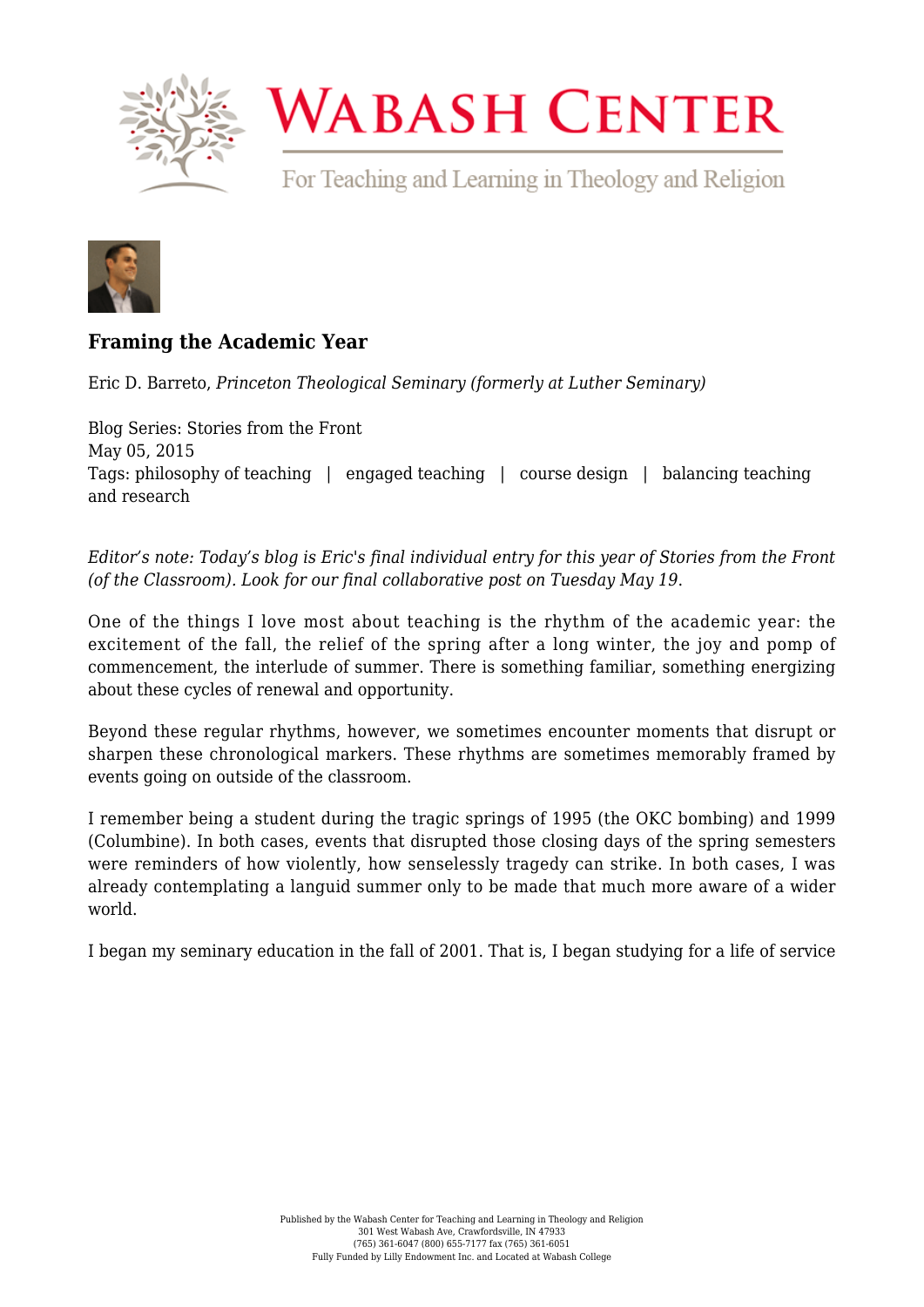

to [G](http://live-wabash.pantheonsite.io/wp-content/uploads/2016/07/6a016301e4b359970d01b7c784870c970b-pi.png)od and God's church in the shadow of the attacks of 9/11. The opening chapel service during our orientation week proved even more poignant than I could have imagined. We were already energized by this critical first step in fulfilling a call we felt into ministry. We were already anxious about the challenge of graduate theological education. We were already entering seminary with a mix of confidence and questioning, certainty and doubt. But we felt as if the world had shifted under our feet. All at once, our work seemed that much more vital in a world seemingly being torn apart at its seams.

So too, I will remember this academic year due to the opening frame of Ferguson and the closing frame of the unrest we have witnessed recently in Baltimore. Questions of race and justice have been particularly inescapable over the last year. The dark legacies of a history punctuated by the cruelty of slavery and the dehumanization of Jim Crow have repeatedly shaped my teaching in both visible and invisible ways, particularly this last year. These cases and protests have been ever present in my thinking, my teaching, my writing, and my service to my institution and the wider church.

And why? Because I teach, not just because I love a life of learning and not just because I love the spark of insight my students bring to our conversation, but because teaching matters deeply.

In the blog posts I've written over the last year, I've rediscovered that the scholarly life for me has at least two particularly bright spots. First, our teaching can play a small but profoundly important role in the work of justice in the world. When we discuss religion in all its various dimensions, we, the teachers of religion and theology, get to shape leaders and citizens who can bear their faith with conviction and grace, passion and generosity. Our students can live and/or observe lives of faith with hope and expectation and a critical eye. This is important work.